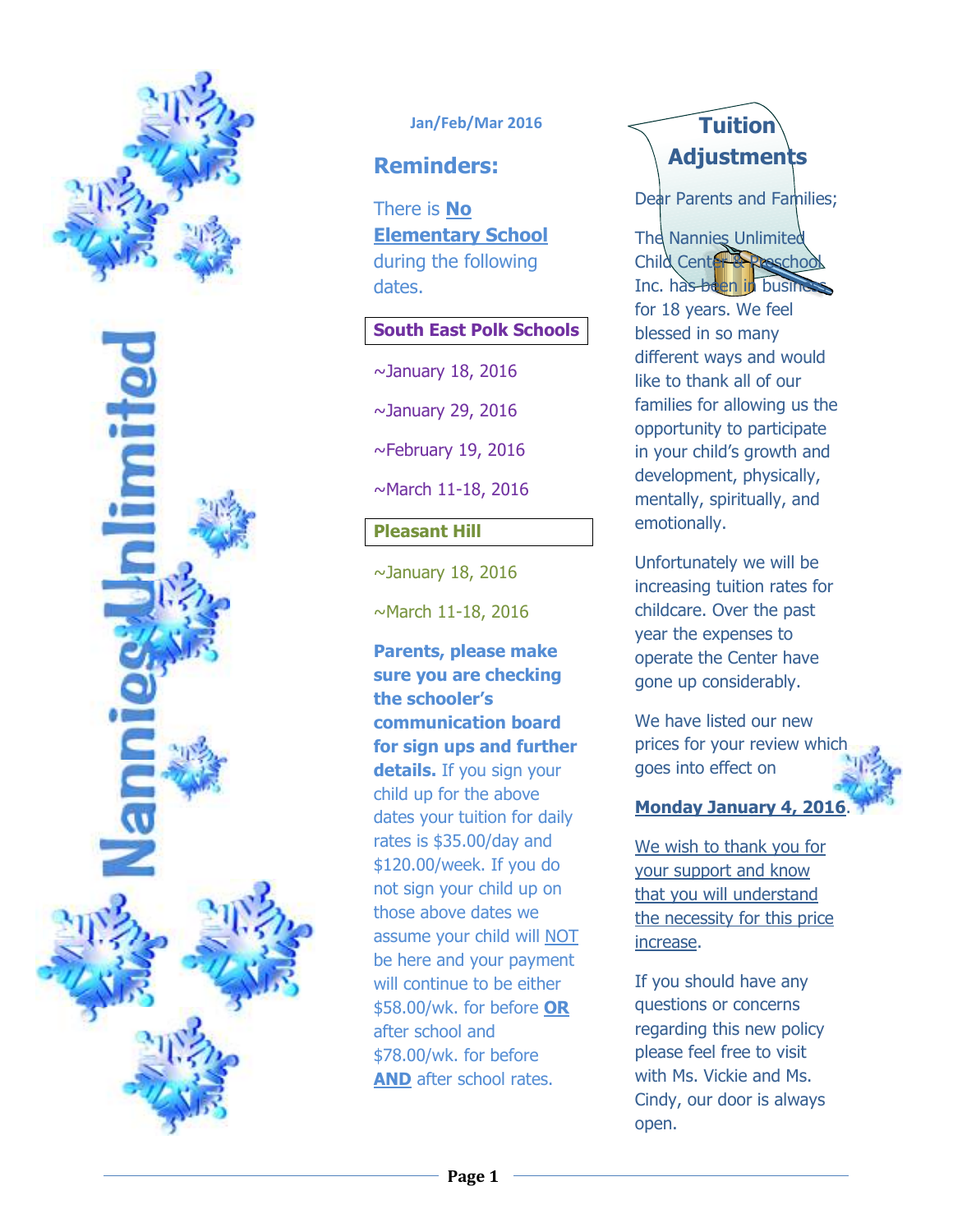Thank you again we look forward to bring you and your family the continued care and services we provide at The Nannies Unlimited Child Center & Preschool Inc.

Sincerely, Victoria Johnson & Cynthia Thompson



**6wks-2yrs:** \$205.00/wk.

**2yrs-3yrs:** \$180.00/wk.

**3yrs & Toilet Trained:** \$170.00/wk.

**4yrs-5yrs:** \$160.00/wk.

**School Age:** \$120.00/wk.

**Before & After School:** \$78.00/wk.



Thank you! Christmas has come and gone and once again we had a great time celebrating the Holiday Season together. We would like to thank every family for the gifts given to our Center and Staff. The food and goodies families provided during the Holiday Season was so good and very much appreciated.

> Thank You All So Much For Your Patronage in 2015!

> > The Nannies



#### **TAX TIME AGAIN!**

It's that time of the year again! Ms. Vickie will have the year end statements available for your tax purposes by 1/30/16. They will be located at the front desk area by the coffee. They will be alphabetized for your convenience. For those of you that just need our EIN (Employee Identification Number) her it is!

#### **39-1905508.**

If you have any questions please let us know.



# **New Toothbrushes**

Part of our preschool program, the children ages two, three, four, or five years of age (non-school age) brush their teeth every morning. With this we ask that the parents bring a new toothbrush at least every three months because they become worn and are not as effective.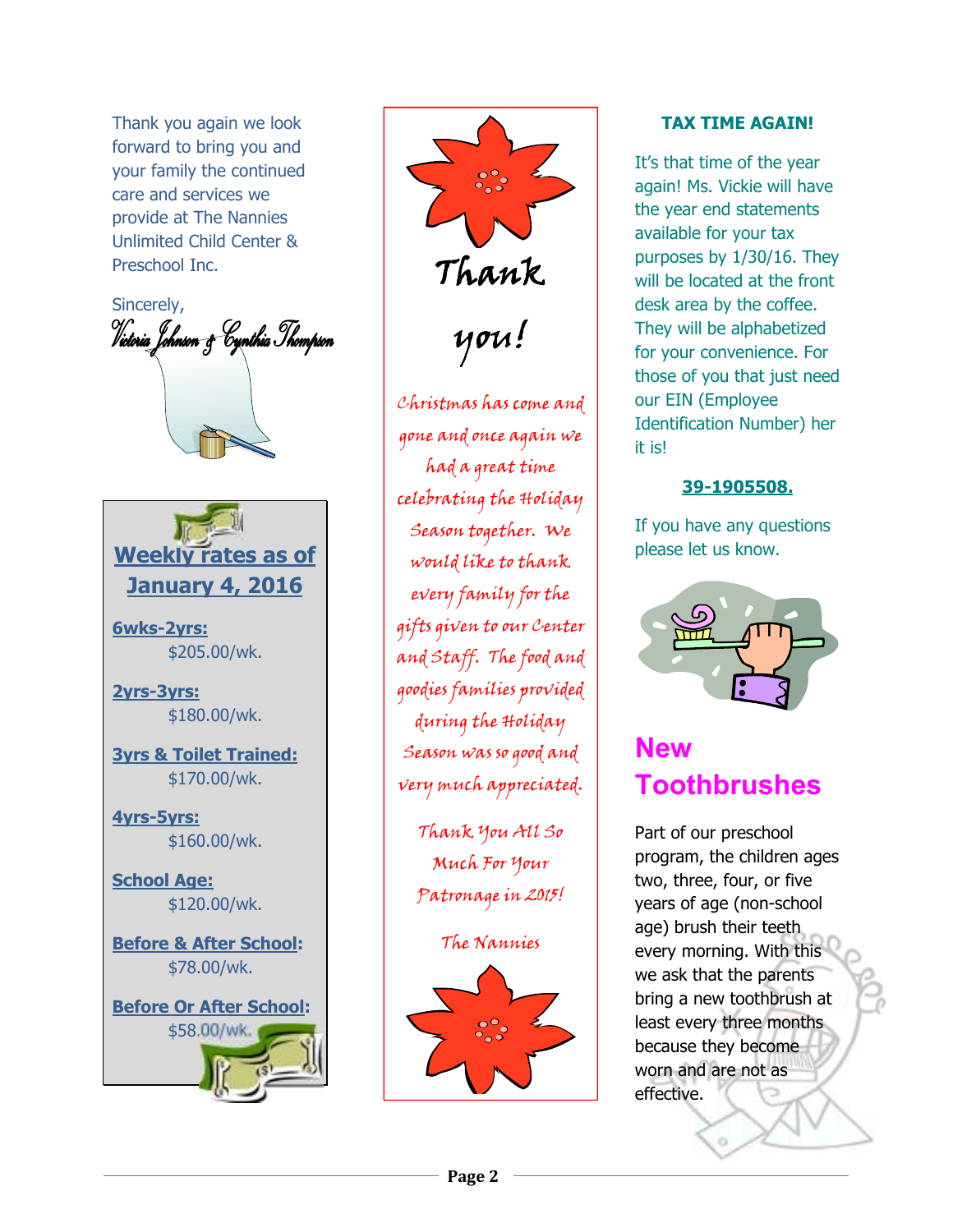Also if your child has been sick especially with Strep Throat etc....please remember to bring a new toothbrush to cut down on the potential for cross contamination.



## **Parking** Entrance  $\sim$  Exit

To Prevent accidents from occurring in our parking lot we would like to review that the entrance to the parking lot is on the east end closest to the Center and the exit is at the west end of the parking lot located by the vans/garbage receptacle. Please remember there are people walking with children to and from vehicles/building and would ask that you slow down and be cautious especially during the morning drop off and evening pick up times.





#### **VALENTINES DAY PARTY!**

Mark your calendars for **Friday, February 12,** 2016 for this year's valentine party!

We ask that you have your child "sign" the back of their cards they plan to exchange. This really works out well and decreases the amount of confusion for the children and teachers.

Many parents ask us if they can bring treats during the party and the answer to this is, "yes" as long as it is "prepackaged."

As we get closer to Valentine's Day, ask your teacher in your child's room for the number of playmates they have in their room.

If you have any further questions you may either ask the lead teacher in your child's room or you may come to the office

and Vickie and/or Cindy will be glad to assist you.

To fall in love is easy, even to remain in it is not difficult; our human loneliness is cause enough. But it is a hard quest worth making to find a comrade through whose steady presence one becomes steadily the person one desires to be.



The Nannies is closed on the following holidays. Please keep in mind if the holiday falls on a Sunday the Center is closed on the following Monday. If the holiday falls on a Saturday the Center will be closed on the Friday the day before. Here are the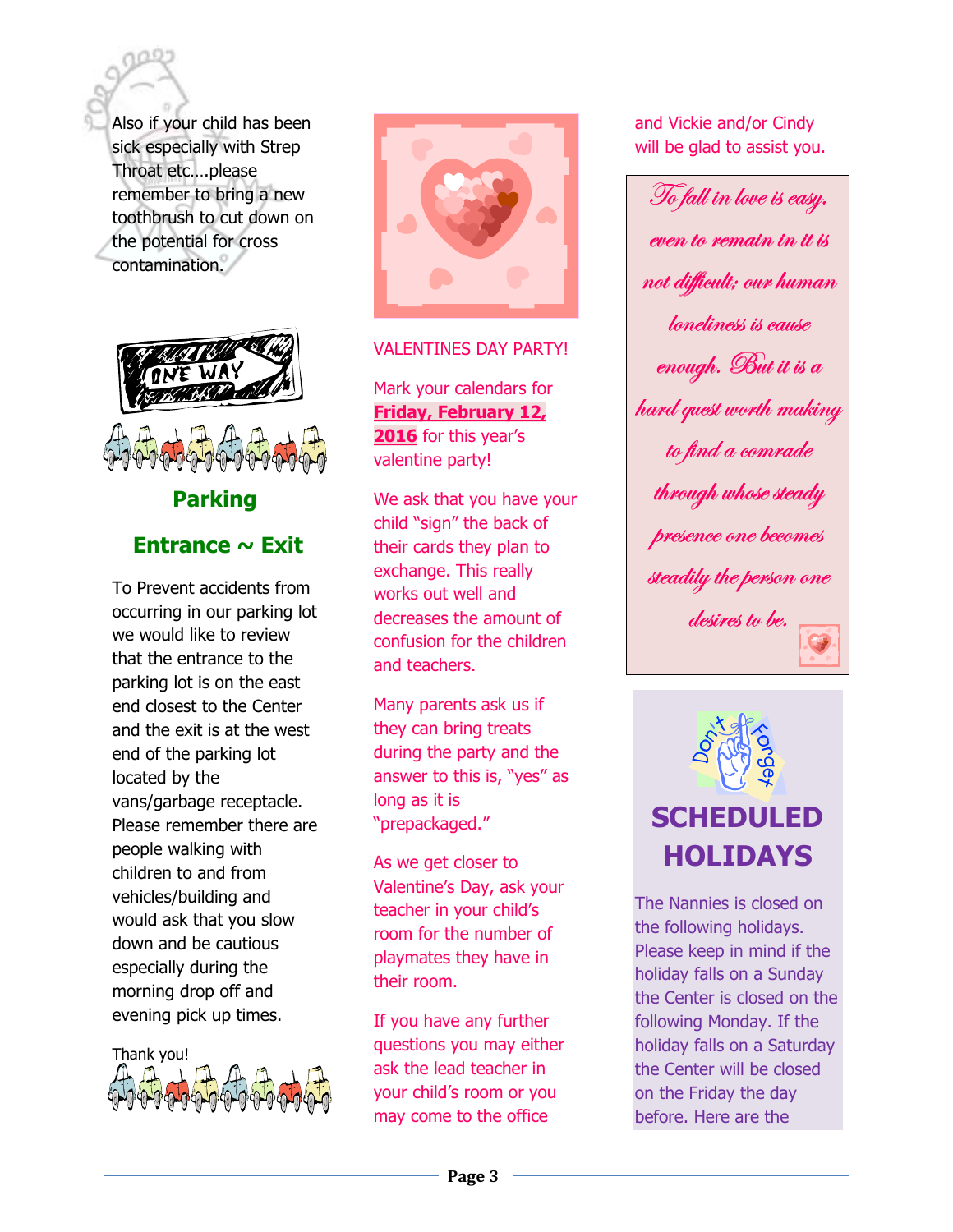Holidays the Center observes.

**New Year's Day, Memorial Day, July 4, Labor Day, Thanksgiving and the Day After, Christmas Eve closes early at 12:00 pm, and Christmas Day.** 



Policy and procedure reminders.

When children and parents are entering or leaving the building PLEASE reinforce our walking in the building policy. If your child runs inside the building, please redirect your child to walk! This really does help reinforce what our teachers instruct the children that, "we do not run inside the school/building.

 $\sqrt{\frac{1}{2}}$  Parents, if you have any changes in your emergency notification information (i.e. changes

in phone numbers, work or home, addresses etc… This is to ensure we can get in touch with you in case of an emergency.

 $\frac{1}{2}$ If your child, for any reason is NOT attending the Center for the day, PLEASE notify the Center as soon as possible, preferably in the morning hours by 9 am. Please DO NOT email this information to us, there are times we do not open our mail until the afternoon hours. Thank you!

W Unless it is an emergency and you need to talk to one of our staff members we ask that you wait until nap time to visit with them. The morning hours are very busy and with preschool running from 8:30-11:00 am Monday – Friday it makes it very difficult for our staff to take those phone calls during those hours.

If your child has the "flu" please let our staff know and please keep them home until your child is symptomatic free. We have had parents bring their children to the Center sick and when we try and notify them they do not

respond to our messages. This is not only potentially dangerous to you it is also potentially dangerous to the child.

The number of staff that has become ill because of sick children being brought to the Center has been really high! This is NOT fair to other parent's and family members who do follow the guidelines. We certainly understand the need to work, however, with as volatile as the flu has been we ask you to make arrangement for your sick child. Some of our children cannot afford to get repeated illnesses. We do appreciate all of our families who try and abide by this rule; we thank you so much for your understanding!



## Diapers & Wipes:

Diapers and wipes are due the first Monday of every month! This has always been a good way for us to keep a supply of diapers for our child